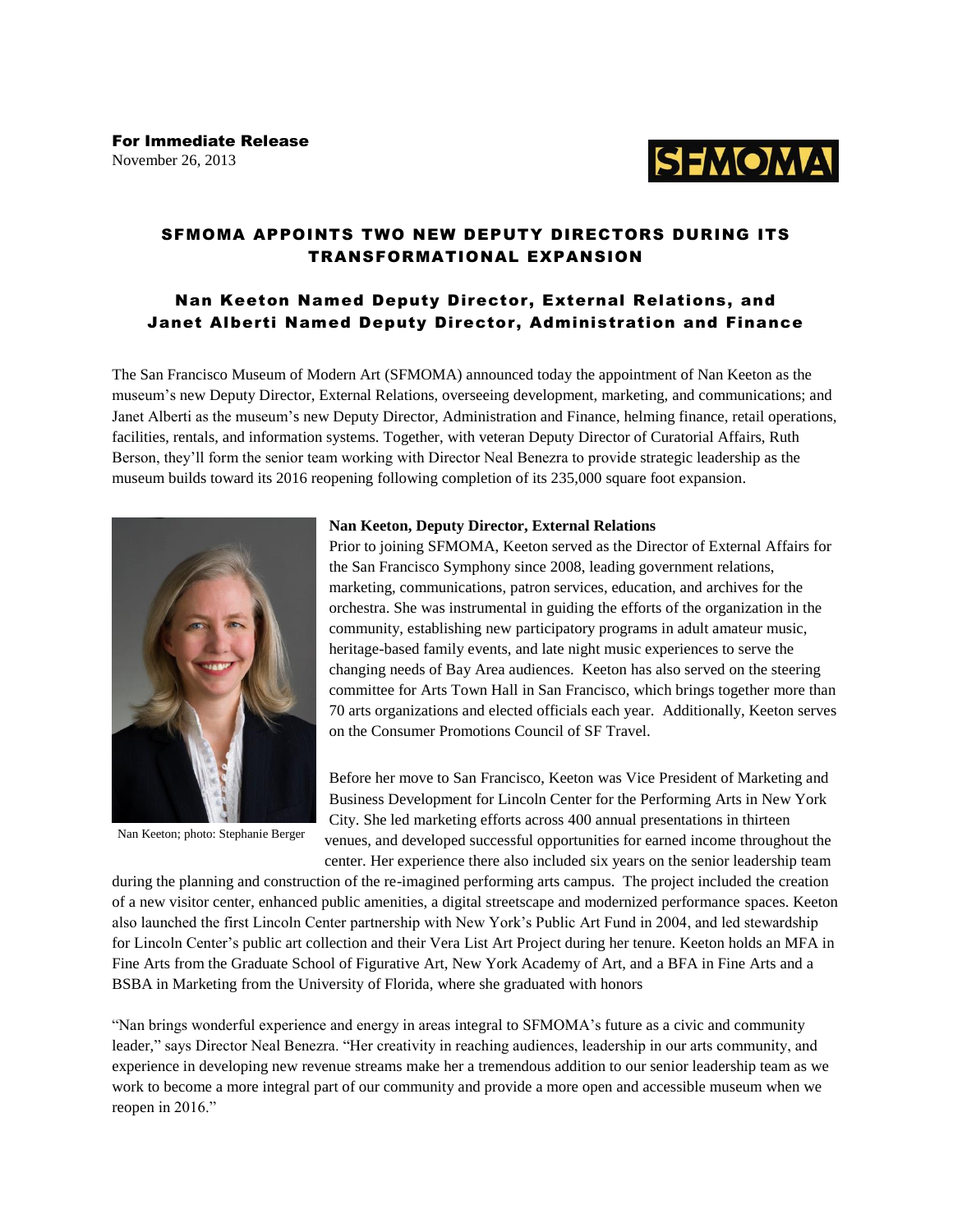In addition to her leadership responsibilities in development, marketing, and communications, Keeton will also be overseeing SFMOMA's capital campaign of \$610 million. Her arrival comes just as the museum has announced the fulfillment of its \$10 million challenge grant to enable free admission for 18 and under, a central component of SFMOMA's investment in art education and increased access. With this new achievement, the total campaign amount raised to date is \$554 million, or 91 percent of the total goal.



#### **Janet Alberti, Deputy Director, Administration and Finance**

Janet Alberti previously served as Deputy Director at the Museum of Contemporary Art in Chicago, where she oversaw all financial operations, information systems, facilities, and human resources, marketing and communications, visitor services, rentals, restaurant, and store, and design, publications and new media.

Working closely with the MCA board of trustees and its committees, Alberti helped to implement multi-year projects and was central in crafting the museum's financial strategy. In prior years, she was the MCA's Chief Financial Officer, and was responsible for fiscal operations and strategic planning for the MCA during the development, construction, and opening of the museum's new \$55 million facility in 1996. Before her work at the MCA, she served in a financial and operational leadership role as Controller for the public television station owned by Window to the World Communications (WTTW/Channel 11).

Janet Alberti; photo: courtesy SFMOMA

"Janet's breadth and depth of museum finance experience, particularly in times

of growth and change at MCA, make her an ideal fit for SFMOMA," says Benezra. We feel very fortunate that she has decided to come west to lead our financial strategy during this period of heightened growth and transformation."

Alberti brings 30 years of experience in finance and administration to her new role at SFMOMA, including work in the not-for-profit, broadcasting, retail, consulting, e-business, and public accounting industries. She has previously worked with two start-up businesses: the design consultancy group, E-Lab, and a high technology division within the mall property company Simon Property Group. She began her professional career as a Senior Auditor with Arthur Andersen, responsible for planning and executing financial audits for numerous clients, including Fortune 500 manufacturing companies. She attended the Getty Museum Leadership Institute in 2005, and was the board vice chair at the Association of Midwest Museums and served as board chair of finance for the Arts Alliance Illinois. She received her BA in Business Administration from St. Mary's College, Notre Dame, Indian, and is a certified public accountant.

As Deputy Director, Administration and Finance, for SFMOMA, Janet will oversee all aspects of the financial management of the institution and manage the museums' endowment and other investment funds.

### About SFMOMA and Its Expansion

Founded in 1935 as the first West Coast museum devoted to modern and contemporary art, SFMOMA is currently undergoing a major [expansion project](https://webmail.sfmoma.org/owa/redir.aspx?C=21f3792c315e4538b468bf5da23a4d6f&URL=http%3a%2f%2fwww.sfmoma.org%2fabout%2fpress%2fpress_news%2freleases%2f952) to open in 2016 that will significantly enhance gallery, education, and public spaces, enabling the museum to better showcase more of its [expanded permanent collection.](https://webmail.sfmoma.org/owa/redir.aspx?C=21f3792c315e4538b468bf5da23a4d6f&URL=http%3a%2f%2fwww.sfmoma.org%2four_expansion%2fexpansion_expanded_collection) While the museum is temporarily closed for construction, from June 3, 2013 to early 2016, SFMOMA is on the go with an extensive array of [off-site programming](https://webmail.sfmoma.org/owa/redir.aspx?C=21f3792c315e4538b468bf5da23a4d6f&URL=http%3a%2f%2fwww.sfmoma.org%2fabout%2fpress%2fpress_news%2freleases%2f932) across the Bay Area, including collaborative and traveling museum exhibitions, major outdoor projects and commissioned installations, and new education initiatives.